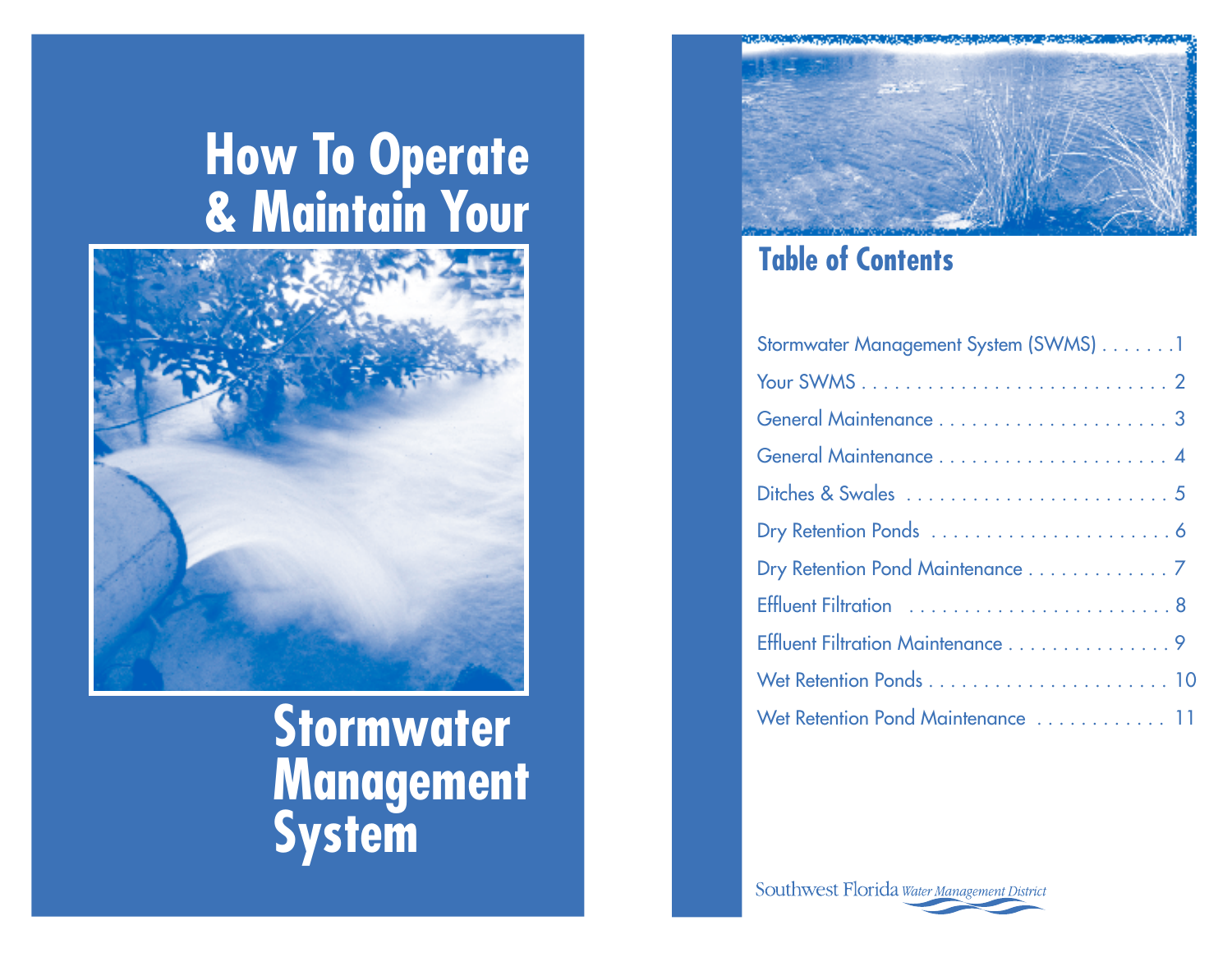# *<u>Stormwater</u>* **Management System: It's Your Responsibility**

Surface water management facilities, such as ponds, ditches and swales, are constructed to trap and filter out pollutants in stormwater runoff from roads, parking lots, buildings and lawns. Discharge of untreated water to natural lakes, creeks, and rivers is harmful to natural vegetation and wildlife; this destroys one of the very things we like best about Florida our enjoyment of the abundant clean water for recreation and aesthetic enjoyment.

The purpose of this informational pamphlet is to provide the entity/permittee responsible for the operation and maintenance of the Stormwater Management System (SWMS) with guidelines for establishing a program of routine maintenance procedures, which should minimize problems and maximize the appearance and performance of a SWMS.

Typically, site developers are responsible for operation and maintenance until construction is complete, then they are required by permit condition to transfer this responsibility to a homeowners', condominium owners', or property owners' association. After an association is legally established and

construction of the surface water management system is completed, the association will assume responsibility. The operation and maintenance entity for shopping centers, individual stores and offices typically is the landowner or a management company hired by the landowner.



# **Your SWMS. . .**

Your (SWMS) is designed and constructed to comply with certain environmental protection criteria. Stormwater ponds and their associated surface water management facilities are designed to capture and remove pollutants from specific volumes of stormwater runoff through processes such as percolation, filtering and/or detention. As long as they are constructed properly and maintained in an effective state, water quality standards are presumed to be met.

Stormwater management systems should be inspected on a routine basis to ensure that they are functioning properly. Inspections should be scheduled on a monthly or quarterly basis and following any major rain event. More frequent inspections may be necessary during the rainy season. Keeping detailed notes on maintenance activities will help when providing a report to the Southwest Florida Water Management District (District) at the time of your 18- or 24-month inspection. Environmental Resource Permit (ERP) or your Management and Storage of Surface Waters (MSSW) permit includes a condition that specifies how often the inspection reports are due.

It would be wise to designate one individual as the person responsible for overseeing operation and maintenance activities, monitoring and reporting. This will allow that individual to become well acquainted with the SWMS.

Provide this person with a copy of the permit and District-approved construction drawings should questions or issues develop.

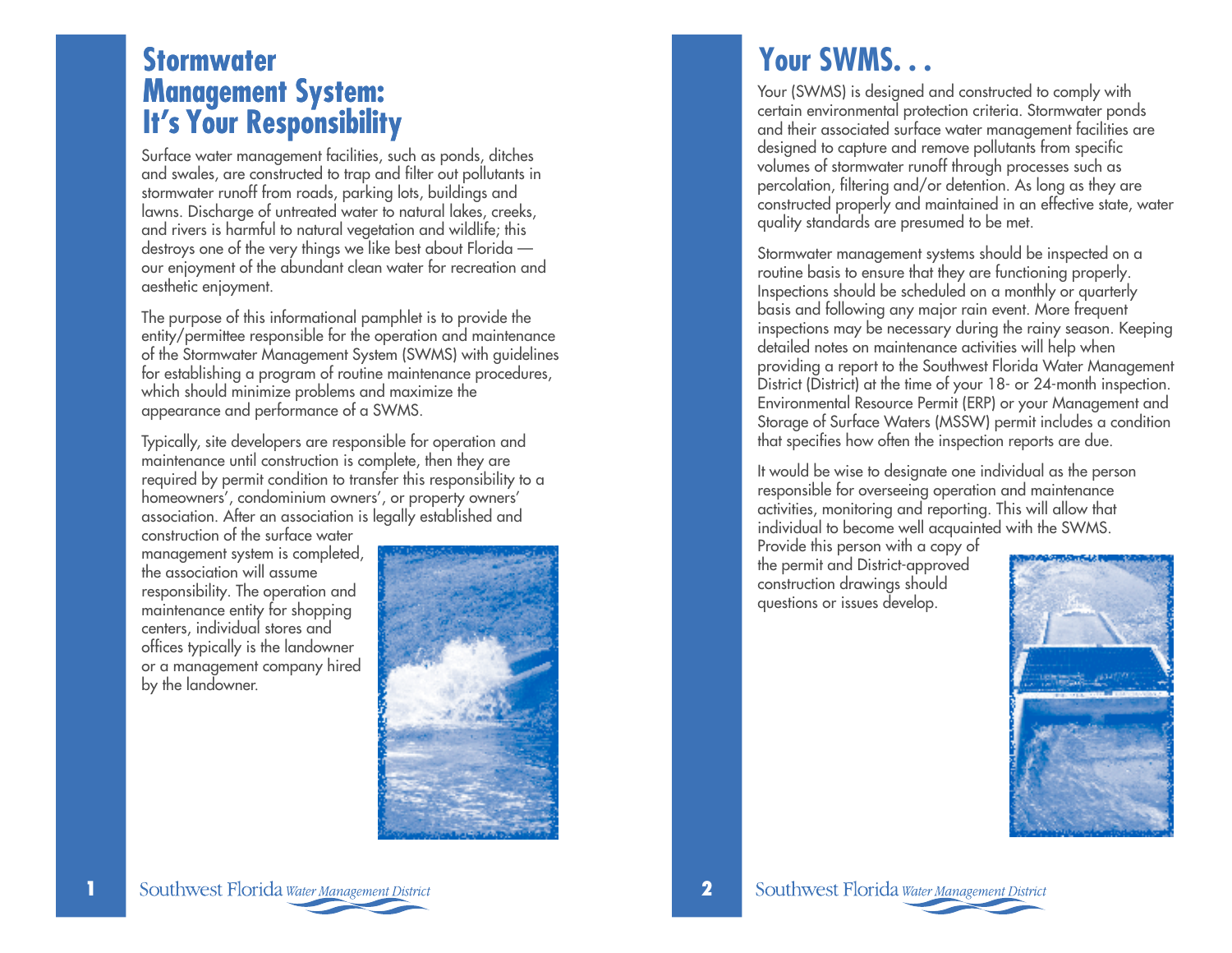# **General Maintenance**

- 1. All stormwater pipes, inlets, catch basins, manholes, flumes, pond inflow and outfall structures (including oil skimmers), and discharge pipes should be inspected on a regular basis (monthly or quarterly) and after major rainfalls. They should be maintained by removing builtup debris and vegetation and repairing deteriorating structures.
- 2. Chemicals, oils, greases or similar wastes are NOT to be disposed of directly to the stormwater facility or through storm sewers. Treatment ponds are designed to treat normal road, parking lot, roof and yard runoff only. Some chemicals may interfere with a treatment pond's functions or kill vegetation and wildlife. Dispose of these potentially dangerous materials properly by taking them to recycling facilities or to collection locations sponsored by many local governments.

Also, do not dispose of grass clippings in a SWMS. Grass clippings pose problems by smothering desirable vegetation, clogging outfall structures and, when they decompose, may cause unsightly algae blooms that can kill fish.

- 3. Accumulated pond sediments may contain heavy metals such as lead, cadmium and mercury, as well as other potentially hazardous materials. Therefore, sediments removed from storm sewers, inlets, pipes and ponds should be disposed of at an approved facility (check with your county Solid Waste Department or the Florida Department of Environmental Protection for disposal facilities approved to accept treatment pond sediment).
- 4. During any repair or maintenance activity, use care to avoid causing erosion or siltation to adjacent or off-site areas.
- 5. Remember, alterations (filling, enlarging, etc.) of any part of the stormwater facility is not permitted without prior approval from all applicable governing agencies.

*continued on page 4*

# General Maintenance continued from page 3

- 6. The approved Operation and Maintenance Permit and asbuilt drawings are available at your local District service office. Refer to those plans and permits or additional restrictions, instructions and conditions.
- 7. It is usually more cost-effective to monitor and perform routine maintenance on a SWMS, rather than let it fail and have to reconstruct the entire system.
- 8. Mosquito growth can be minimized in a SWMS by the following measures:
	- Do not dump grass clippings or other organic debris into a SWMS — decaying grass clippings and other decomposing vegetation create ideal conditions for breeding mosquitoes.
	- Clean out any obstructions that get into the system. Debris can obstruct flow and harbor mosquito eggs and larvae.
	- Remove water lettuce and water hyacinth, which nourish and shelter mosquito larvae.
	- Stock ponds with predatory "mosquito fish" Gambusia minnows, which may be collected from other ponds and ditches and introduced into your SWMS. Remember, the introduction of grass carp into your SWMS will require District approval.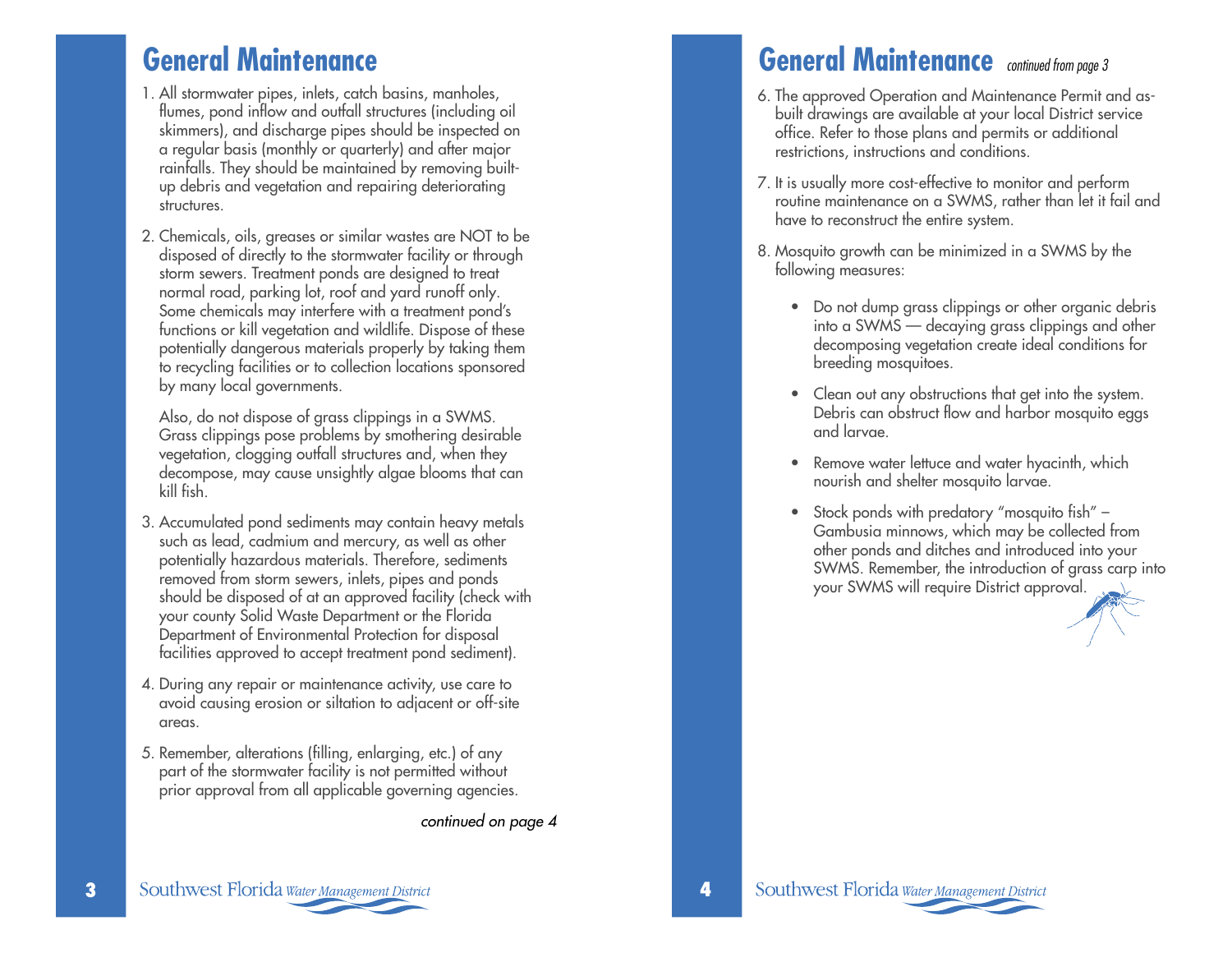## **Stormwater Management System Ditches & Swales** (AKA Percolation Ponds)

Some Environmental Resource Permits and (Management and Storage of Surface Water Permits) require that the vegetation in some ditches be protected to offset wetland impacts permitted during construction or for water quality treatment. The permit or approved construction should clearly identify which ditch vegetation must be preserved. If you're unsure, contact your local District service office.

If vegetation is not required to be protected, ditches and swales should be periodically mowed and cleaned of accumulated refuse. During the mowing operations, ditches and swales should be inspected for bare spots, damage or erosion. Bare areas should be sodded or seeded to replace the grass cover. In the case of erosion, replace the missing soils and bring the area back to grade.

Some ditches are designed to store runoff for short periods of time utilizing ditch blocks or raised inlets. These ditch blocks or inlets should not be removed or altered

If you are unable to identify what type of treatment method serves your development, contact your District service office. Addresses are on the back of this pamphlet.

## **Stormwater Management System Dry Retention Ponds** (AKA Percolation Ponds)

How to recognize: Dry retention ponds are designed to be dry, except for 72 hours following a rain event, or a series of rain events if they occur frequently. They are sodded or grassed, with a concrete overflow structure that has a grated top and sometimes a rectangular weir cut in the side of the concrete structure.

How they work: A portion of the site's storm water percolates through the topsoil. The pollutants settle out and are trapped on the pond's bottom. Exposure to sun and oxygen helps break down the greases and oils.

Why they fail: Accumulated sediments with silts, oils and greases eventually seal off the porous bottom sands, resulting in little or no percolation through the filtering sands. Untreated water may discharge through the overflow structure if this occurs.





Southwest Florida Water Management District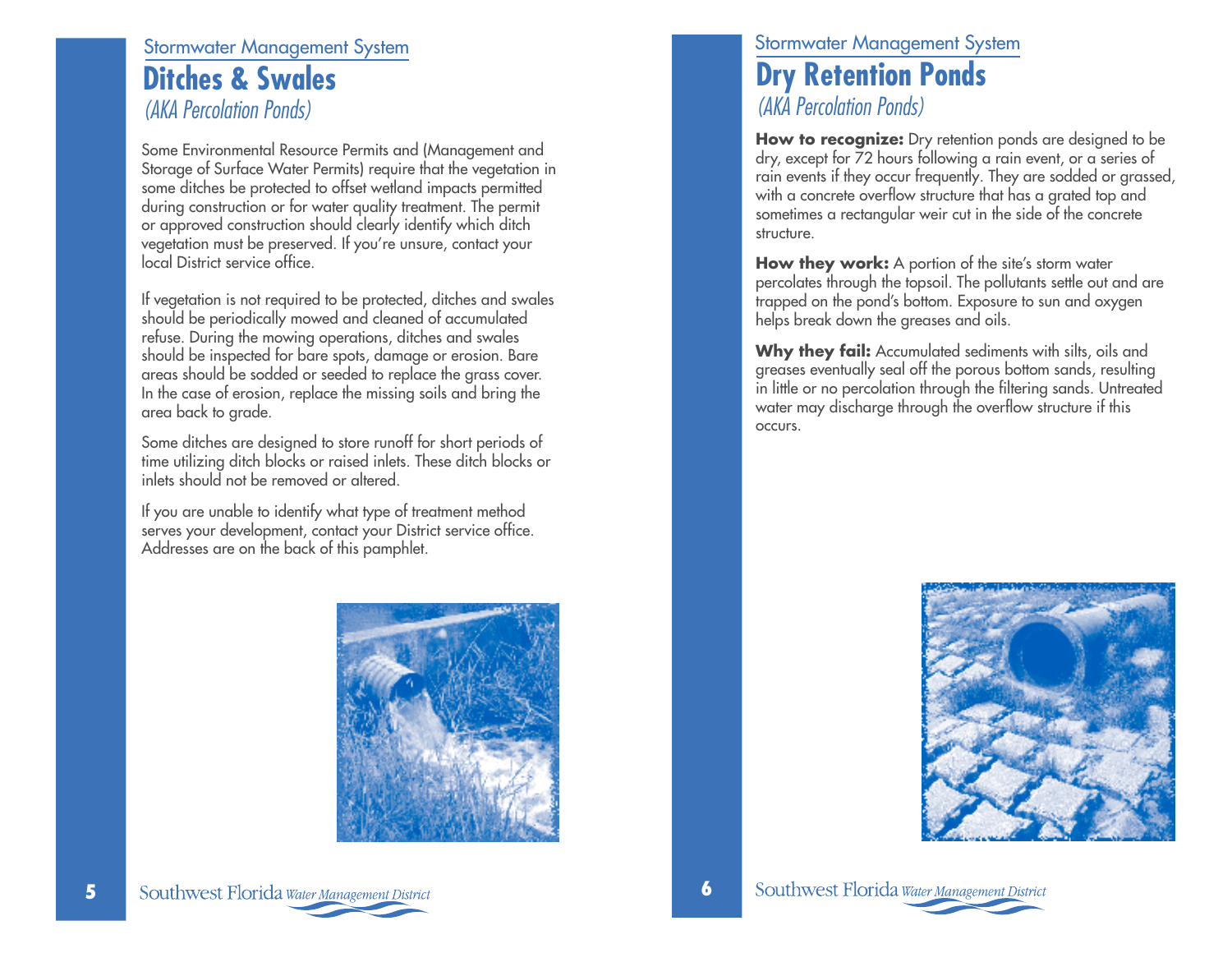#### **Stormwater Management System**

# **Dry Retention Ponds**

(AKA Percolation Ponds)

#### **MAINTENANCE SUGGESTIONS**

- 1. On a monthly or quarterly basis, and following a storm event, the entity responsible for maintenance should make an inspection of the pond and its outfall structure to ensure that the system is operating properly. If standing water persists longer than 72 hours after a normal summer rain event, or if wetland vegetation such as cattails grow in the pond, the stormwater facility may be in need of repair. Repairs may be as simple as scarifying or raking the pond bottom, or may consist of removing the bottom sediment (approximately the top foot of soil) and replacing the soil with clean sand. For more information, contact your local District service office.
- 2. Mow frequently enough to prevent thatch buildup. Pick up grass clippings after cutting. Limit fertilizer use around the pond, and do not fertilize grass in the pond area.
- 3. Resod any areas (sides or bottom) where grass or sod has been removed or eroded.
- 4. Keep the outfall structure clear of debris and vegetation.



#### **Stormwater Management System Effluent Filtration** Side-drain Filtration or Underdrain Filtration

How to recognize: These ponds may either be dry or wet, but rely on a filtration system made of perforated pipe laid in a bed of filter media, such as sand, to remove pollutants. "Cleanouts," or vertical pipes with caps screwed on top, are connected to the buried pipes and extend up to the pond surface or bank. It is essential that the cap is always kept secured on the cleanout so that untreated water is not discharged through the cleanout.

How they work: A portion of the site's storm water percolates through the filter media into the perforated pipe and out through the control structure. Pollutants settle out or are trapped in the filter media. In addition, exposure to sun and oxygen helps break down the greases and oils.

Why they fail: The filter bed may become clogged with accumulated sediment, oils and greases, resulting in little or no percolation through the filtering sands. Untreated water may discharge through the overflow structure if this occurs.

For maintenance suggestions see page 9



7

Southwest Florida Water Management District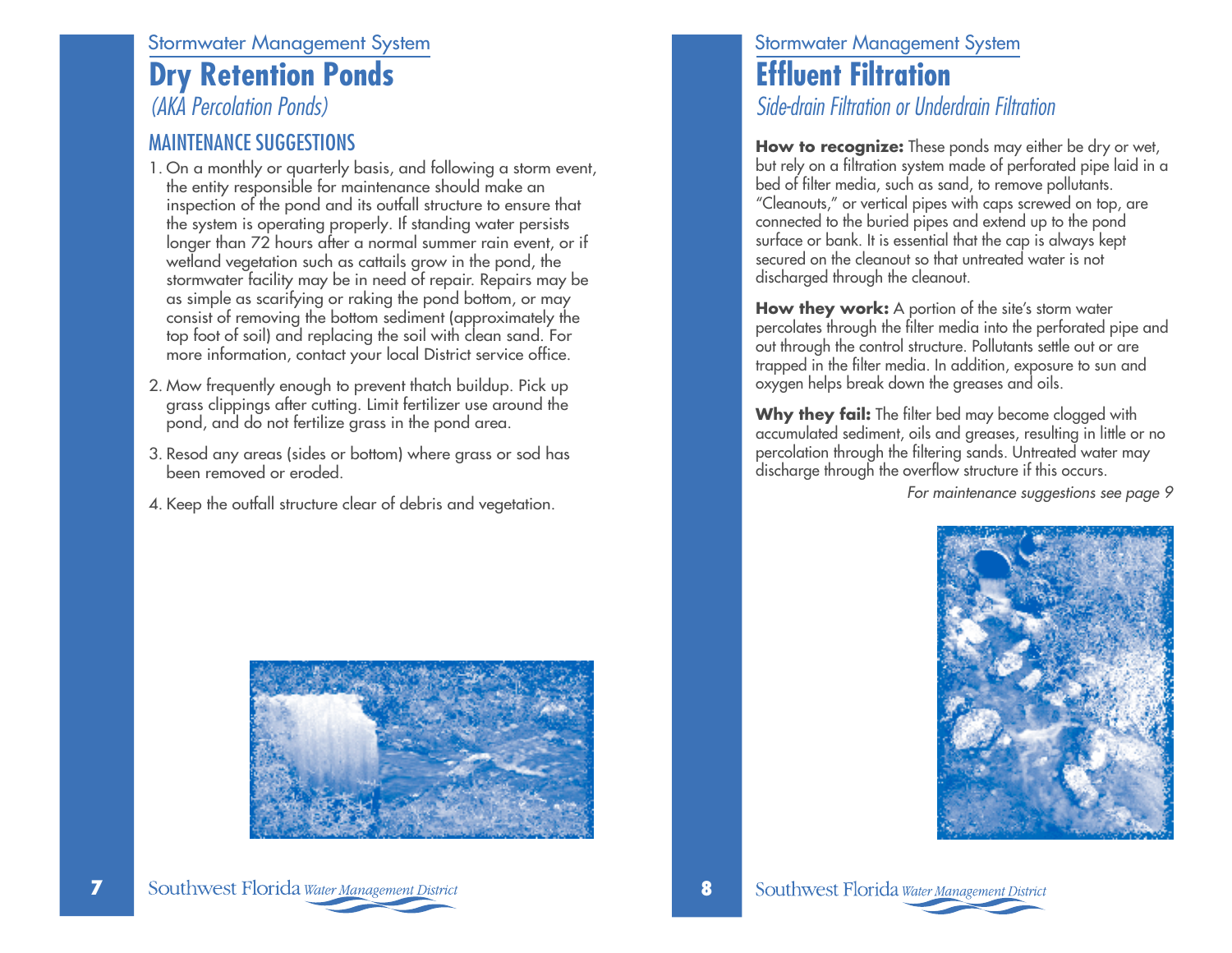#### **Stormwater Management System Effluent Filtration** Side-drain Filtration or Underdrain Filtration

**MAINTENANCE SUGGESTIONS** 

In general, if approximately 36 hours after a rain event you notice that water discharges over the top of the concrete control structure, rather than through the perforated pipe, it may be a signal that the pond is not functioning properly.

1. On a monthly or quarterly basis, and following a storm event, inspect the pond and its outfall structure to ensure that the system is operating properly.

Repairs may be as simple as scarifying or raking the filter sand, forcing water through the cleanout to cleanse the perforated pipe, or as involved as replacing the filter media. Check construction plans or contact the District for more information if any questions arise.

- 2. Mow frequently enough to prevent thatch buildup. Pick up grass clippings after cutting. Limit fertilizer use around the pond, and do not fertilize grass in the pond area.
- 3. Resod any areas where grass has been removed or eroded. Do not sod over the filter media. Place stone or gravel over the filter media for stabilization, if necessary.
- 4. Keep the outfall structure clear of debris and vegetation.



# **Stormwater Management System Wet Detention Ponds**

How to recognize: Look at the outfall structure. If it looks similar to the ones below and about a third of the pond is shallow or covered with vegetation (or recruiting vegetation if the pond is newly constructed), there's a good chance the facility is a wet detention pond.



How they work: Wet detention ponds are designed to detain storm water for several days while pollutant-laden sediments settle to the pond bottom. Additionally, sunlight and oxygen break down greases and oils. Vegetation in the shallow littoral zone (the shallow zone created near the pond outfall structure that designed to be vegetated) helps treat water through nutrient and heavy metal uptake.

Why they fail: After some years of use, wet detention ponds may fail. The control structure may become clogged with vegetation and sediment. Vegetation and sediment may accumulate in the pond, reducing the pond's ability to store storm water.

For maintenance suggestions see page 11